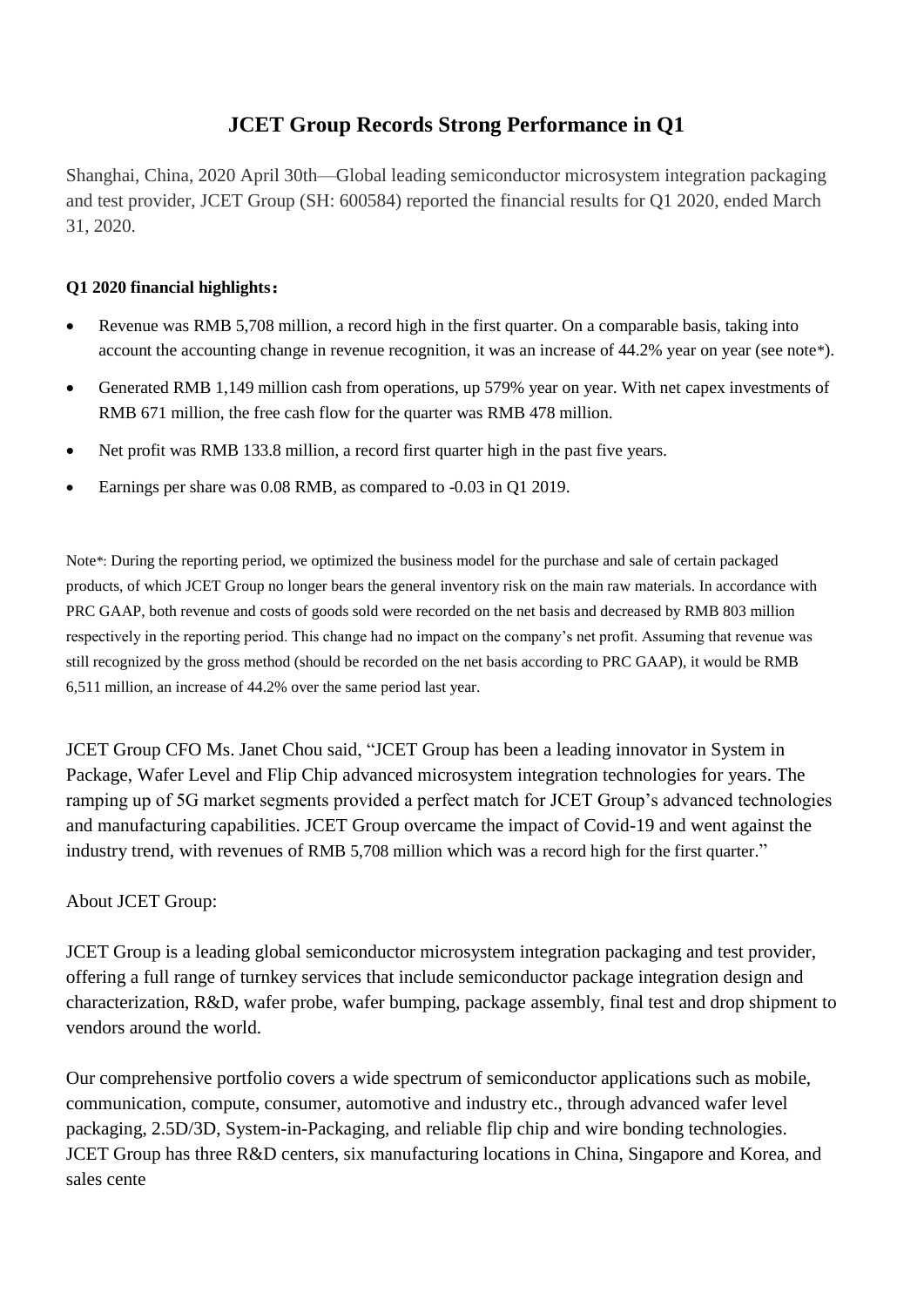rs around the world, providing close technology collaboration and efficient supply-chain manufacturing to customers in China and around the world.

Investor Relations Contact: +86-510-86856061 ir@jcetglobal.com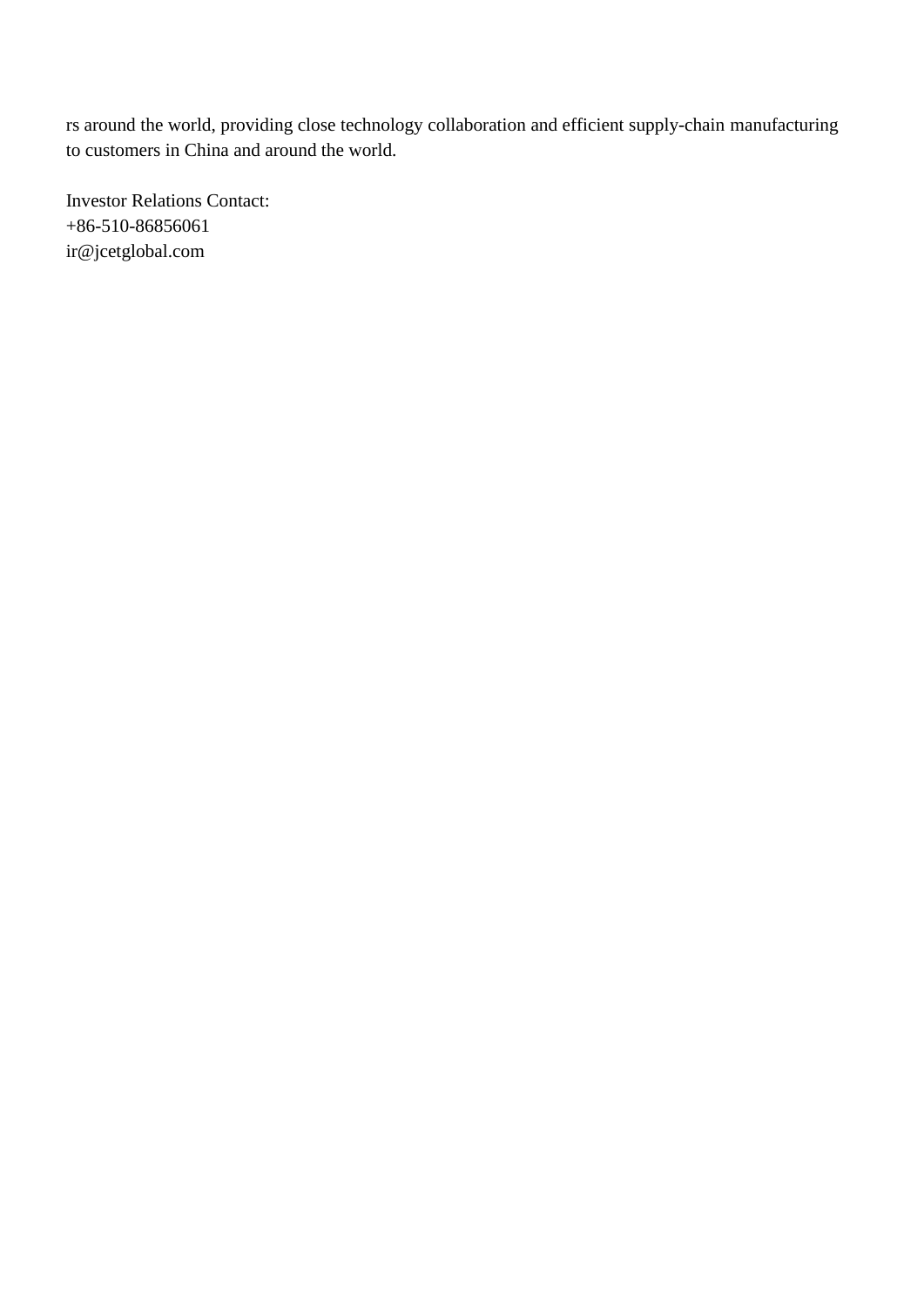### **CONSOLIDATED BALANCE SHEET (CONTINUED) (Unaudited) 31 March 2020 Expressed in Renminbi Yuan**

| <b>ASSETS</b>                         | 31 March 2020     | 31 December 2019  |  |
|---------------------------------------|-------------------|-------------------|--|
| <b>Current assets</b>                 |                   |                   |  |
| Currency funds                        | 2,667,287,264.14  | 2,569,393,396.00  |  |
| Derivative financial assets           | 180,674.37        | 4,119,413.24      |  |
| Accounts receivable                   | 3,004,234,491.07  | 3,349,731,893.13  |  |
| Receivables financing                 | 39,363,670.87     | 67,584,630.96     |  |
| Prepayments                           | 212,443,068.51    | 187,863,377.10    |  |
| Other receivables                     | 9,293,025.43      | 10,944,727.48     |  |
| Inventories                           | 2,581,182,782.87  | 2,730,914,425.68  |  |
| Current portion of non-current assets | 137,458,152.98    | 137,458,152.98    |  |
| Other current assets                  | 366,923,222.68    | 501,350,372.47    |  |
| <b>Total current assets</b>           | 9,018,366,352.92  | 9,559,360,389.04  |  |
| <b>Non-current assets</b>             |                   |                   |  |
| Long-term receivables                 | 38,975,986.44     | 40,222,976.53     |  |
| Long-term equity investments          | 966,281,402.61    | 971,660,594.36    |  |
| Other equity investments              | 526,890,056.51    | 517,049,881.56    |  |
| Investment properties                 | 98,957,148.36     | 99,877,458.60     |  |
| <b>Fixed assets</b>                   | 17,630,171,071.32 | 17,798,818,045.91 |  |
| Construction in progress              | 1,543,924,889.46  | 1,664,082,709.03  |  |
| Intangible assets                     | 592,018,291.59    | 586,737,281.83    |  |
| Goodwill                              | 2,261,147,119.92  | 2,213,786,772.01  |  |
| Long-term prepaid expenses            | 1,034,770.80      | 1,256,235.80      |  |
| Deferred tax assets                   | 122,964,117.85    | 128,106,315.77    |  |
| Other non-current assets              | 738,596.31        | 934,907.57        |  |
| <b>Total non-current assets</b>       | 23,783,103,451.17 | 24,022,533,178.97 |  |
| <b>Total assets</b>                   | 32,801,469,804.09 | 33,581,893,568.01 |  |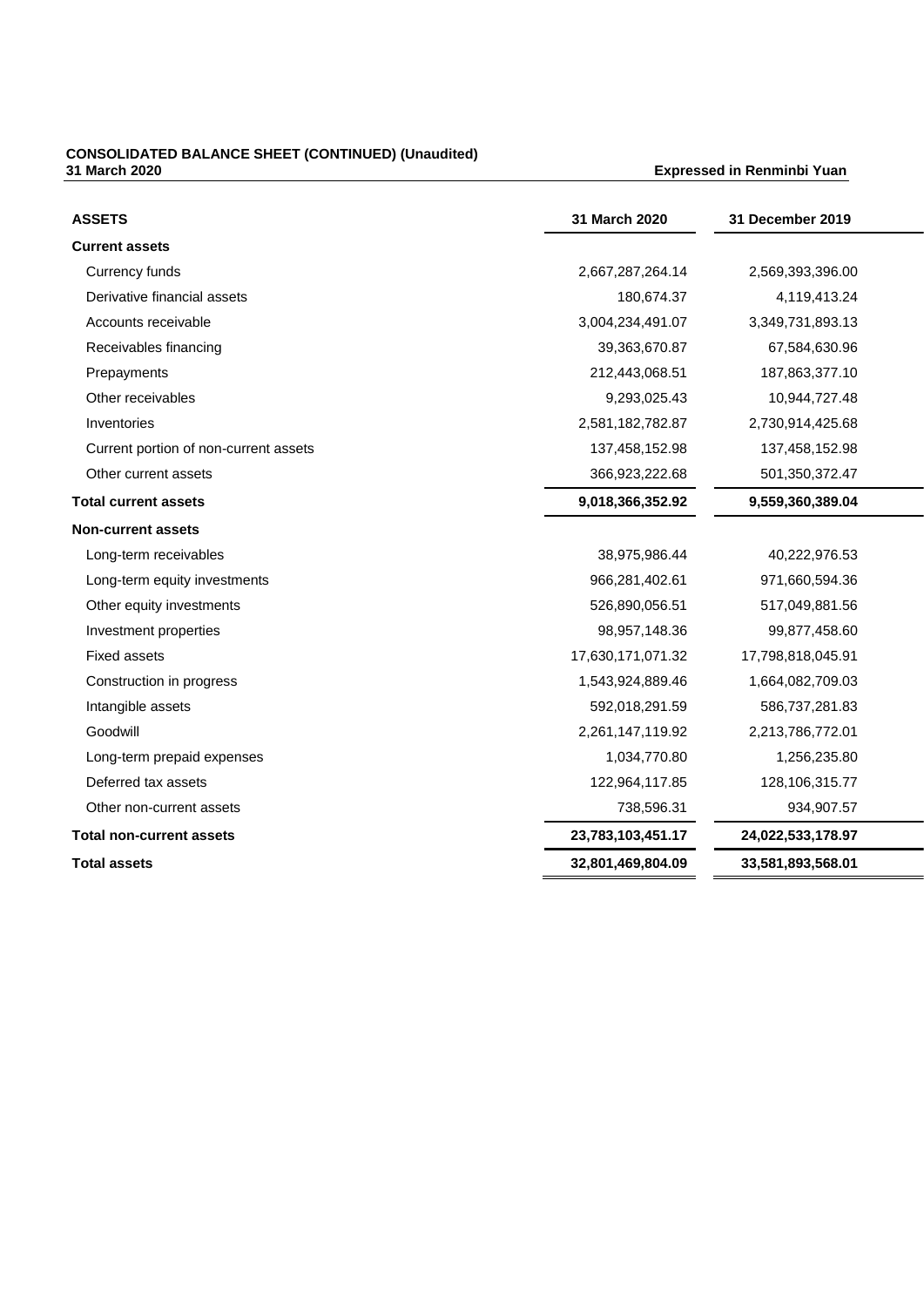### **CONSOLIDATED BALANCE SHEET (CONTINUED) (Unaudited) 31 March 2020 Expressed in Renminbi Yuan**

| <b>LIABILITIES AND EQUITY</b>                     | 31 March 2020     | 31 December 2019  |
|---------------------------------------------------|-------------------|-------------------|
| <b>Current liabilities</b>                        |                   |                   |
| Short-term borrowings                             | 6,788,675,448.76  | 9,098,056,842.77  |
| Derivative financial liabilities                  | 129,247,374.07    | 160,941,443.47    |
| Notes payable                                     | 652,010,110.73    | 958,145,682.25    |
| Accounts payable                                  | 4,024,475,573.16  | 4,617,703,102.89  |
| Receipts in advance                               | 0.00              | 112,646,926.13    |
| <b>Contract liabilities</b>                       | 73, 173, 140. 74  | 0.00              |
| Employee benefits payable                         | 505,569,143.68    | 586,441,964.86    |
| Taxes and surcharges payable                      | 60,748,543.35     | 53,226,873.84     |
| Other payables                                    | 207,479,982.69    | 235,425,281.38    |
| Current portion of non-current liabilities        | 1,841,259,569.03  | 1,826,772,611.88  |
| <b>Total current liabilities</b>                  | 14,282,638,886.21 | 17,649,360,729.47 |
| <b>Non-current liabilities</b>                    |                   |                   |
| Long-term borrowings                              | 3,037,255,169.36  | 1,584,384,891.47  |
| Bonds payable                                     | 1,000,000,000.00  | 0.00              |
| Long-term payables                                | 1,071,924,846.56  | 1,215,622,628.92  |
| Long-term employee benefits payable               | 2,045,009.96      | 1,405,672.34      |
| Deferred income                                   | 327,442,496.71    | 336,470,799.39    |
| Deferred tax liabilities                          | 176,941,252.41    | 156,293,450.06    |
| <b>Total non-current liabilities</b>              | 5,615,608,775.00  | 3,294,177,442.18  |
| <b>Total liabilities</b>                          | 19,898,247,661.21 | 20,943,538,171.65 |
| <b>Equity</b>                                     |                   |                   |
| Paid-in capital                                   | 1,602,874,555.00  | 1,602,874,555.00  |
| Surplus reserves                                  | 10,242,039,552.06 | 10,242,039,552.06 |
| Accumulated other comprehensive income            | 559,711,303.19    | 428,946,927.71    |
| Specialised reserves                              | 122,283,975.32    | 122,283,975.32    |
| Unappropriated profit                             | 365,073,592.09    | 231,285,970.34    |
| Total equity attributable to owners of the parent | 12,891,982,977.66 | 12,627,430,980.43 |
| Minority shareholders                             | 11,239,165.22     | 10,924,415.93     |
| <b>Total equity</b>                               | 12,903,222,142.88 | 12,638,355,396.36 |
| <b>Total liabilities and equity</b>               | 32,801,469,804.09 | 33,581,893,568.01 |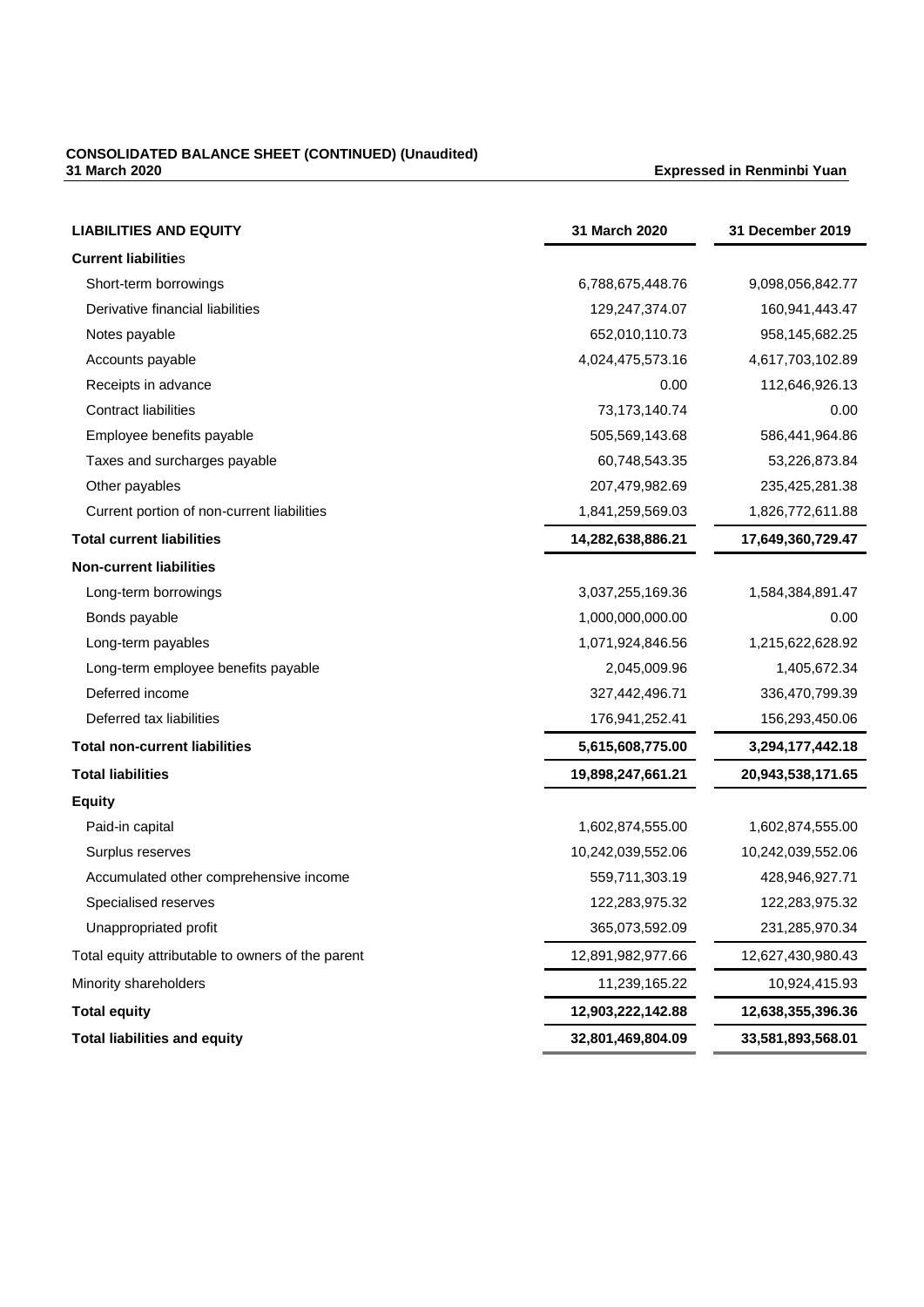#### **CONSOLIDATED INCOME STATEMENT (Unaudited) For The Three Months Ended 31 March 2020 Expressed in Renminbi Yuan**

|                          |                                                             | For The Three Months Ended of March 31 |                  |
|--------------------------|-------------------------------------------------------------|----------------------------------------|------------------|
|                          |                                                             | 2020                                   | 2019             |
| <b>Revenue</b>           |                                                             | 5,708,103,216.96                       | 4,514,773,490.97 |
|                          | Less: Cost of sales                                         | 4,960,479,797.74                       | 4,148,858,484.70 |
|                          | Taxes and surcharges                                        | 8,496,390.50                           | 8,427,302.31     |
|                          | Selling expenses                                            | 56,415,920.92                          | 64,459,043.18    |
|                          | Administrative expenses                                     | 209, 175, 100. 75                      | 245,961,758.35   |
|                          | Research and development expenses                           | 214,447,183.03                         | 172,776,325.03   |
|                          | Finance expenses                                            | 146,866,963.10                         | 247,960,718.09   |
|                          | Including: Interest expenses                                | 153,627,683.35                         | 197,226,529.98   |
|                          | Interest income                                             | 8,963,046.00                           | 7,448,691.54     |
| Add:                     | Other income                                                | 34,096,572.65                          | 143,267,973.38   |
|                          | Investment income                                           | $-1,355,424.01$                        | -1,366,630.50    |
|                          | Including: Income from investments in associates and joint  | $-1,355,424.01$                        | $-1,366,630.50$  |
|                          | ventures (loss is expressed by"-")                          |                                        |                  |
|                          | Loss on the net position hedging (loss is expressed by"-")  | $-1,677,212.22$                        | 0.00             |
|                          | Credit impairment losses (loss is expressed by"-")          | 4,897,177.94                           | 1,461,773.07     |
|                          | Impairment losses (loss is expressed by"-")                 | 3,476,919.20                           | 3,001,528.85     |
|                          | Profit/Loss on disposal of assets (loss is expressed by"-") | 3,595,368.41                           | $-64,624.42$     |
|                          | <b>Operating profit/(loss)</b>                              | 155,255,262.89                         | -227,370,120.31  |
|                          | Add: Non-operating income                                   | 129,297.09                             | 472,293.14       |
|                          | Less: Non-operating expenses                                | 5,920,556.72                           | 3,532,845.12     |
|                          | Profit/(loss) before income taxes                           | 149,464,003.26                         | -230,430,672.29  |
|                          | Less: Income tax expenses                                   | 15,361,632.22                          | -184,374,430.08  |
| <b>Net Profit/(loss)</b> |                                                             | 134,102,371.04                         | -46,056,242.21   |
|                          | Classified by continuity of operations                      |                                        |                  |
|                          | Profit/(loss) from continuing operations                    | 134, 102, 371.04                       | -46,056,242.21   |
|                          | Classified by ownership                                     |                                        |                  |
|                          | Net Profit/(loss) attributable to owners of the parent      | 133,787,621.75                         | -46,516,845.29   |
|                          | Net Profit/(loss) attributable to minority shareholders     | 314,749.29                             | 460,603.08       |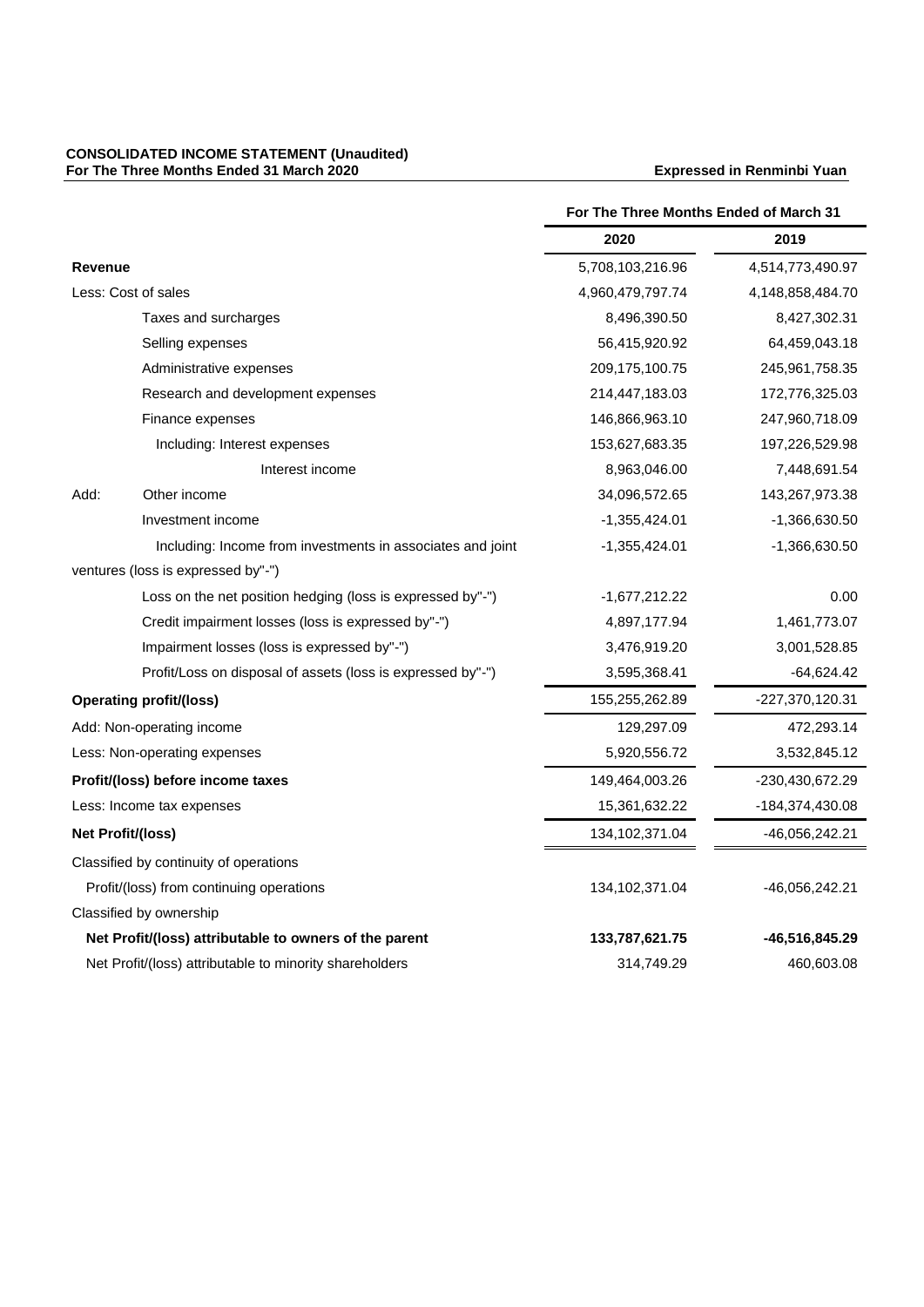#### **CONSOLIDATED INCOME STATEMENT (CONTINUED) (Unaudited) For The Three Months Ended 31 March 2020 Expressed in Renminbi Yuan**

|                                                                  | For The Three Months Ended of March 31 |                 |
|------------------------------------------------------------------|----------------------------------------|-----------------|
|                                                                  | 2020                                   | 2019            |
| Other comprehensive income, net of tax                           | 130,764,375.48                         | -212,318,509.95 |
| Comprehensive income attributable to owners of the parent        | 130,764,375.48                         | -212,318,509.95 |
| Comprehensive income to be reclassified to profit or loss        | 130,764,375.48                         | -212,318,509.95 |
| Comprehensive income using the equity method                     | 148,427.34                             | 0.00            |
| Cash flow hedge reserve                                          | $-2,186,816.98$                        | 3,293,829.91    |
| Exchange differences of foreign currency financial statements    | 132,802,765.12                         | -215,612,339.86 |
| Total comprehensive income                                       | 264,866,746.52                         | -258,374,752.16 |
| Including:                                                       |                                        |                 |
| Total comprehensive income attributable to owners of the parent  | 264,551,997.23                         | -258,835,355.24 |
| Total comprehensive income attributable to minority shareholders | 314,749.29                             | 460,603.08      |
| <b>Earnings per share</b>                                        |                                        |                 |
| Basic earnings per share                                         | 0.08                                   | $-0.03$         |
| Diluted earnings per share                                       | 0.08                                   | $-0.03$         |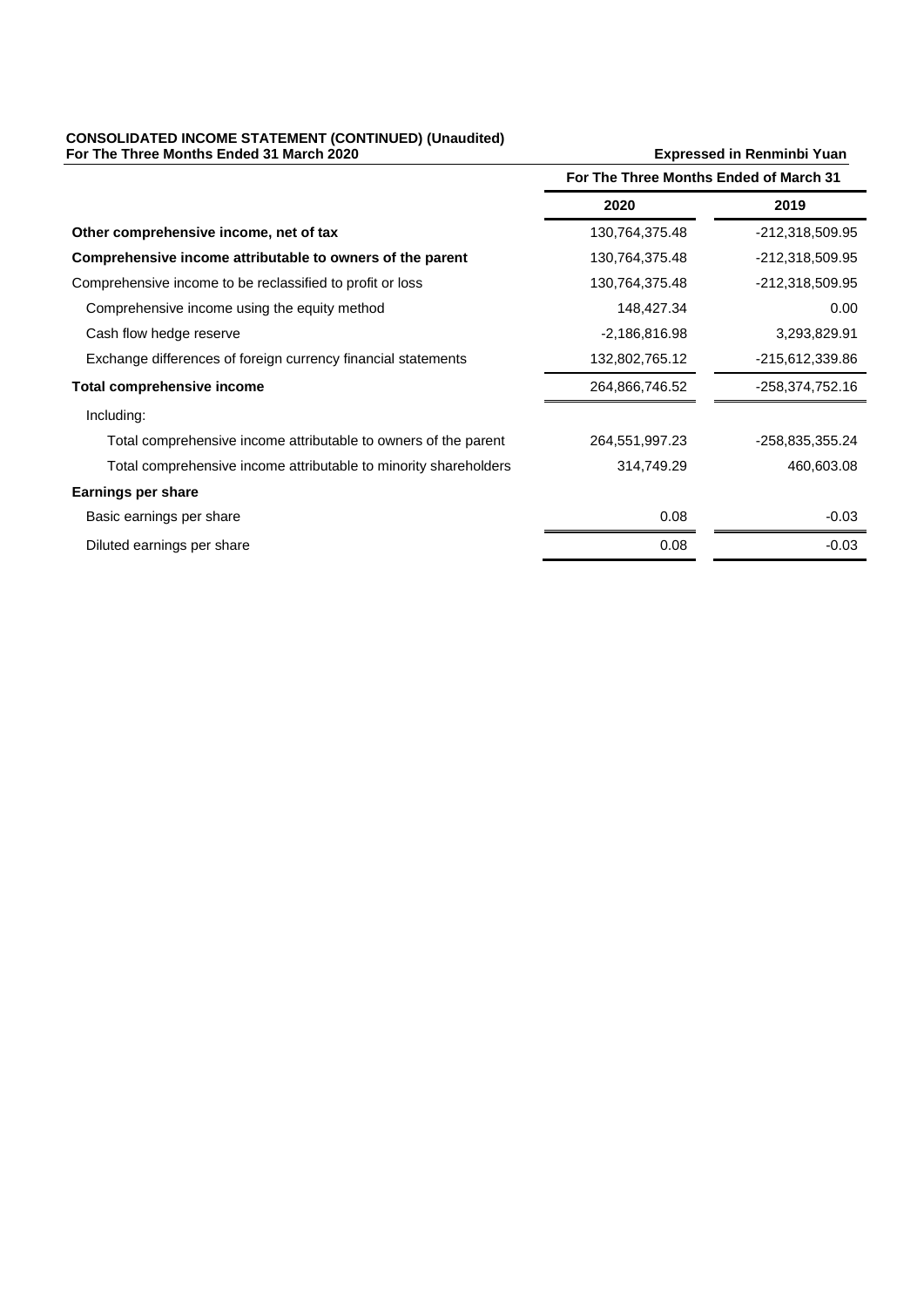#### **CONSOLIDATED CASH FLOW STATEMENT (Unaudited) For The Three Months Ended 31 March 2020 Expressed in Renminbi Yuan**

|              |                                                                              | For The Three Months Ended of March 31 |                  |
|--------------|------------------------------------------------------------------------------|----------------------------------------|------------------|
|              |                                                                              | 2020                                   | 2019             |
|              | <b>CASH FLOWS FROM OPERATING ACTIVITIES</b>                                  |                                        |                  |
|              | Cash receipts from the sale of goods and the rendering of services           | 6,034,987,407.22                       | 5,409,211,254.94 |
|              | Receipts of taxes and surcharges refunds                                     | 222,820,490.19                         | 84,045,680.63    |
|              | Other cash receipts relating to operating activities                         | 292,911,054.91                         | 166,305,244.26   |
|              | Total cash inflows from operating activities                                 | 6,550,718,952.32                       | 5,659,562,179.83 |
|              | Cash payments for goods and services                                         | 4,225,366,613.14                       | 4,274,933,708.31 |
|              | Cash payments to and on behalf of employees                                  | 958,765,445.26                         | 961,621,785.97   |
|              | Payments of all types of taxes and surcharges                                | 89,648,853.34                          | 118,435,872.25   |
|              | Other cash payments relating to operating activities                         | 128,353,850.33                         | 135,377,603.19   |
|              | Total cash outflows from operating activities                                | 5,402,134,762.07                       | 5,490,368,969.72 |
|              | Net cash flows from operating activities                                     | 1,148,584,190.25                       | 169,193,210.11   |
| $\mathbf{2}$ | <b>CASH FLOWS FROM INVESTING ACTIVITIES</b>                                  |                                        |                  |
|              | Cash receipts from returns of investments                                    | 72,000.00                              | 15,900,000.00    |
|              | Cash receipts from investment income                                         | 36,000.00                              | 23,850,000.00    |
|              | Net cash receipts from disposal of fixed assets, intangible assets and other | 6,683,773.20                           | 5,781,022.60     |
|              | long-term assets                                                             |                                        |                  |
|              | Other cash receipts relating to investing activities                         | 0.00                                   | 20,000,000.00    |
|              | Total cash inflows from investing activities                                 | 6,791,773.20                           | 65,531,022.60    |
|              | Cash payments to acquire fixed assets, intangible assets and other long-     | 677,493,801.79                         | 589,599,854.74   |
|              | term assets                                                                  |                                        |                  |
|              | Total cash outflows from investing activities                                | 677,493,801.79                         | 589,599,854.74   |
|              | Net cash flows from investing activities                                     | -670,702,028.59                        | -524,068,832.14  |